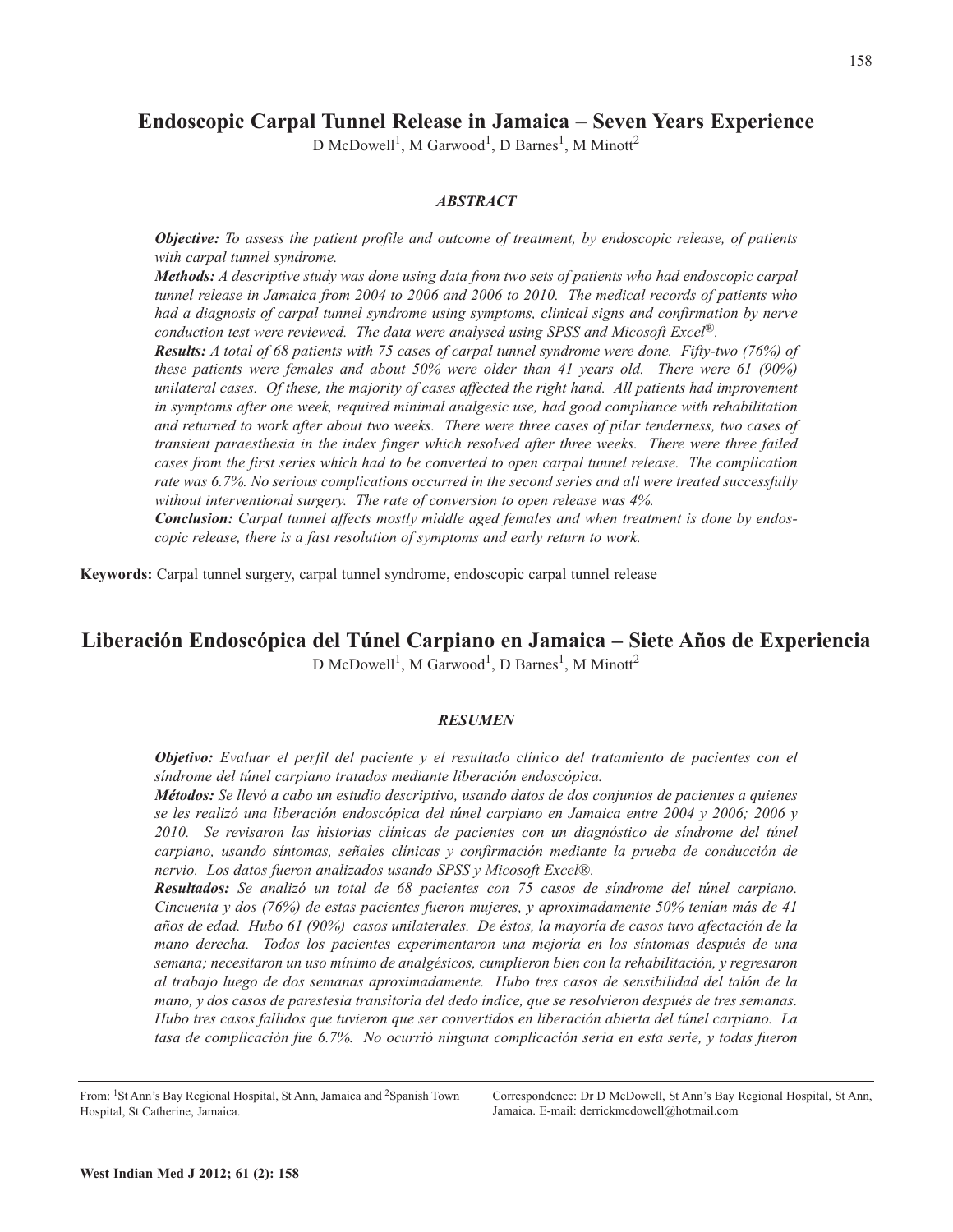*tratadas exitosamente sin intervención quirúrgica. La tasa de conversión para abrir la liberación fue 4%.*

*Conclusión: El túnel carpiano afecta principalmente a las mujeres de mediana edad, y cuando el tratamiento se realiza mediante liberación endoscópica, se produce una resolución rápida de los síntomas y un temprano regreso al trabajo.*

**Palabras claves:** Cirugía del túnel carpiano, síndrome del túnel carpiano, liberación endoscópica del túnel carpiano

#### **West Indian Med J 2012; 61 (2): 159**

## **INTRODUCTION**

Carpal tunnel syndrome (CTS) is defined as median nerve compression within the carpal tunnel. It is seen commonly amongst middle aged individuals and affects females more than males. Carpal tunnel release was first performed by Herbert Galloway in 1924 (1). The name 'carpal tunnel syndrome' was first used in print by Kremer *et al* in 1953 but was not popularized until it was used by George Phalen. Phalen published a series of clinical papers between 1950 and 1957, based on surgical cases he had done (2, 3).

Treatment for CTS includes conservative and surgical means. Surgical treatment can be done by open or endoscopic release. Open decompression of the median nerve involves the division of the transverse carpal ligament and deep fascia of the forearm under direct visualization (4). Since the late 1980s, less invasive procedures have been practised. The Chow, Agee and Brown techniques have been practised with the aim of improving postoperative complications (5−7). With these techniques, smaller incisions are made and there is less dissection of the soft tissue with resultant lessening of postoperative pain, faster resolution of symptoms, faster return to work and less incidence of failure (2).

This article focusses on endoscopic release for CTS. This study was done to assess the patient profile and the outcomes of treatment of patients who had endoscopic carpel tunnel release (ECTR) done in Jamaica between May 2004 and December 2010.

### **SUBJECTS AND METHODS**

A descriptive study was done on 68 patients with 75 endoscopic carpal tunnel releases. These patients had opted for surgical treatment for various indications including failed conservative treatment. The surgeries were done in Jamaica in the parishes of St Andrew and St Ann between 2004 and 2010. The technique used was the Brown Endoscopic Carpal Tunnel Release. This is a two portal technique.

To be included in the study, the patients were diagnosed by history and examination findings. Confirmation was by nerve conduction study. There was one patient who elected to do the endoscopic release based on clinical parameters only.

Two sets of data were combined for this study. The first set was for the period May 2004 to May 2006. There were 43 patients for this period. An additional 25 patients were seen between June 2006 and December 2010. Literature review was done to obtain information on previous studies so that comparisons could be made.

The data were obtained from medical records kept in the operating theatre and patient records. Five records could not be located and these cases were excluded from some of the analyses. Data entry and analysis were done using SPSS 15.0 for Windows® and Microsoft Excel ®. The Statistical Package for the Social Sciences (SPSS) was used for data entry and to obtain frequency analyses for variables of interest.

Patients were followed-up at intervals: one week, one month, six weeks and three months. Some patients were checked one-year post-surgery to assess cosmetic results. The presence of complication was determined by the third visit. By this time, patients who showed no signs were determined to be free of complications. Also, rehabilitation was done mostly through self-programmes while others were supervised up to a month. Improvement in symptoms was assessed clinically. Pain improvement was determined objectively using the visual analogue scale (VAS). Failed release was defined as no improvement in symptoms after endoscopic carpal tunnel release.

#### **RESULTS**





Fig. 1: Sex distribution of patients. Ratio – 3:1 (female:male).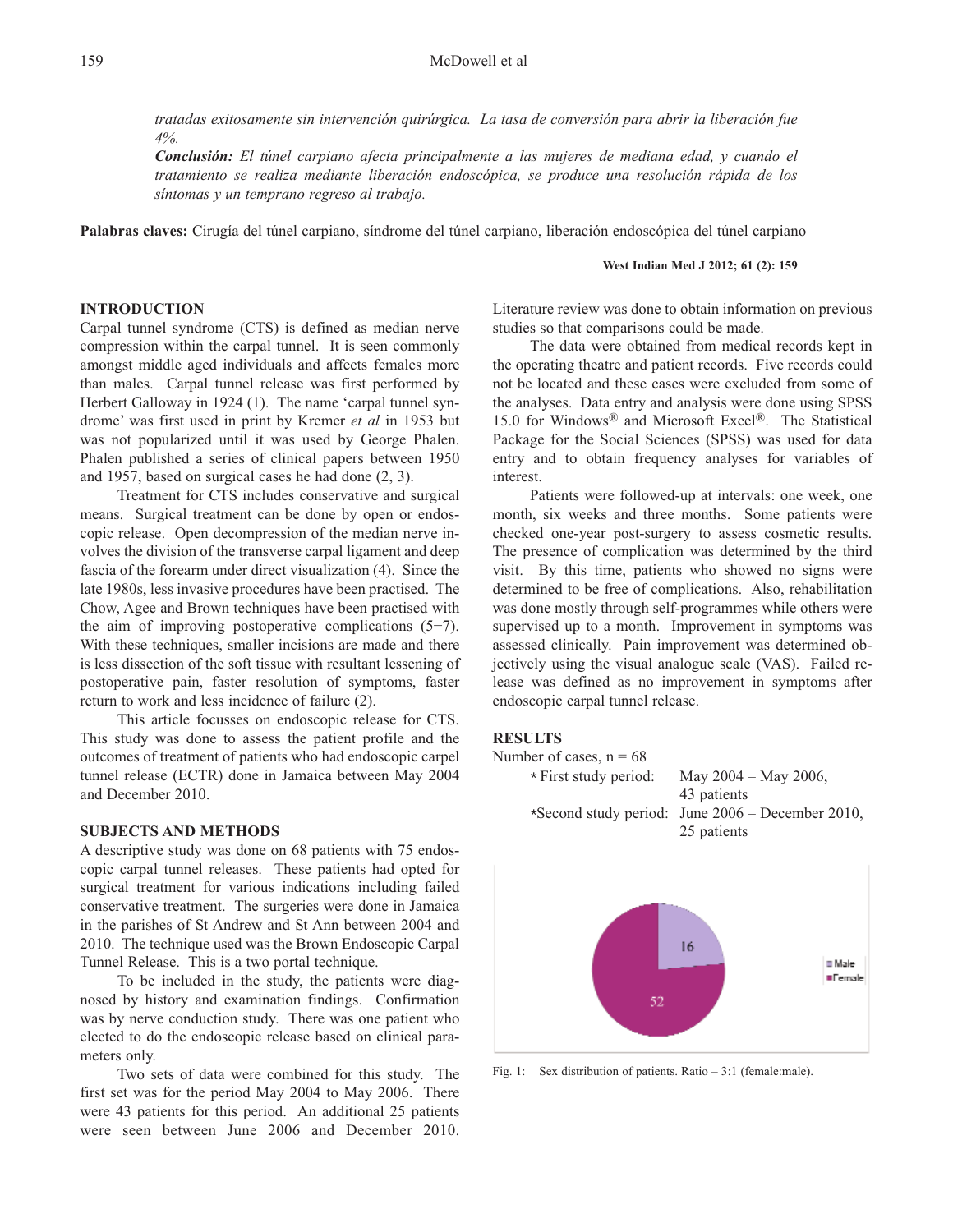| Age (years)  | Frequency      | Per cent | Cumulative per cent |
|--------------|----------------|----------|---------------------|
| $20 - 30$    | 3              | 12       | 15                  |
| $31 - 40$    | 6              | 24       | 45                  |
| $41 - 50$    | 4              | 16       | 65                  |
| $51 - 60$    | $\overline{c}$ | 8        | 75                  |
| $61 - 70$    | 3              | 12       | 90                  |
| > 70         | $\overline{2}$ | 8        | 100                 |
| Total        | 20             | 80       |                     |
| Missing      | 5              | 20       |                     |
| <b>Total</b> | 25             | 100      |                     |

Table: Age distribution of patients during the second study period, June 2006 to December 2010



Fig. 2: Details of cases during the two study periods, May 2004 to May 2006 and June 2006 to December 2010.



Fig. 3: Details of unilateral cases during the second study period, June 2006 to December 2010.

\* All patients were compliant with analgesics and achieved good pain control with minimal use of medications.

- All patients started physiotherapy after one week. They reported fast resolution of symptoms (within nine days) and returned to work within a month.
- There were three failed cases of endoscopic release from the first study period (May 2004 – May 2006). These patients had to be converted to open releases. This represented a conversion rate to open carpal tunnel release of 4%.
- Three  $(4\%)$  cases of pilar tenderness occurred.
- There were two  $(3%)$  cases of transient paraesthesia in the index finger which resolved after three weeks.
- No complications occurred in the cases done during the period June 2006 – December 2010.

#### **DISCUSSION**

Carpal tunnel syndrome is caused by compression of the median nerve. The nerve compression may occur in the carpal tunnel or result from compression caused by the distal forearm fascia (8). Carpal tunnel syndrome is the most common focal peripheral neuropathy. It occurs in 3% of all adults with a female to male (F:M) ratio of 3:1 (8). In this study F:M ratio correlated to the reported finding of 3:1 (Fig. 1).

Carpal tunnel syndrome from diagnostic, pathophysiological and treatment perspectives can be divided into acute and chronic stages (9, 10).

Acute CTS is a compartment syndrome of the carpal tunnel in which there is a rapid rise and sustained increase in the interstitial pressure within the carpal tunnel (10). Acute CTS may be seen in a variety of clinical settings in which there is a rapid increase in oedema within the carpal tunnel or a rapid accumulation of fluid within that space (10).

Management is dependent on the aetiology and is individualized such as after the treatment of a distal radial fracture with flexed wrist immobilization. Relief may be obtained by a change in wrist position without surgical intervention (11). Other clinical settings include acute haemorrhage into the carpal tunnel caused by trauma, haemophilia or anticoagulation as well as burns and pyogenic infections affecting the wrist and carpal tunnel (10).

Complete conduction block is seen at interstitial pressure levels of approximately 30 mmHg below the patient's diastolic blood pressure. The suggestion is that the primary pathophysiological mechanism underlying median nerve conduction block in acute CTS is related to acute intracompartmental and intraneural ischaemia (9, 10, 12).

Chronic CTS is a compressive neuropathy in which there is an insidious rise in the carpal tunnel interstitial pressure of a moderate degree (9). Chronic CTS may be subclassified as early, intermediate or advanced (9, 10).

In early chronic CTS, the patient's symptoms are usually mild, intermittent and of a short duration (< one year). The symptoms typically occur at nights or with specific activity. No morphological changes such as scarring or oedema are seen in the median nerve at this stage (9, 12).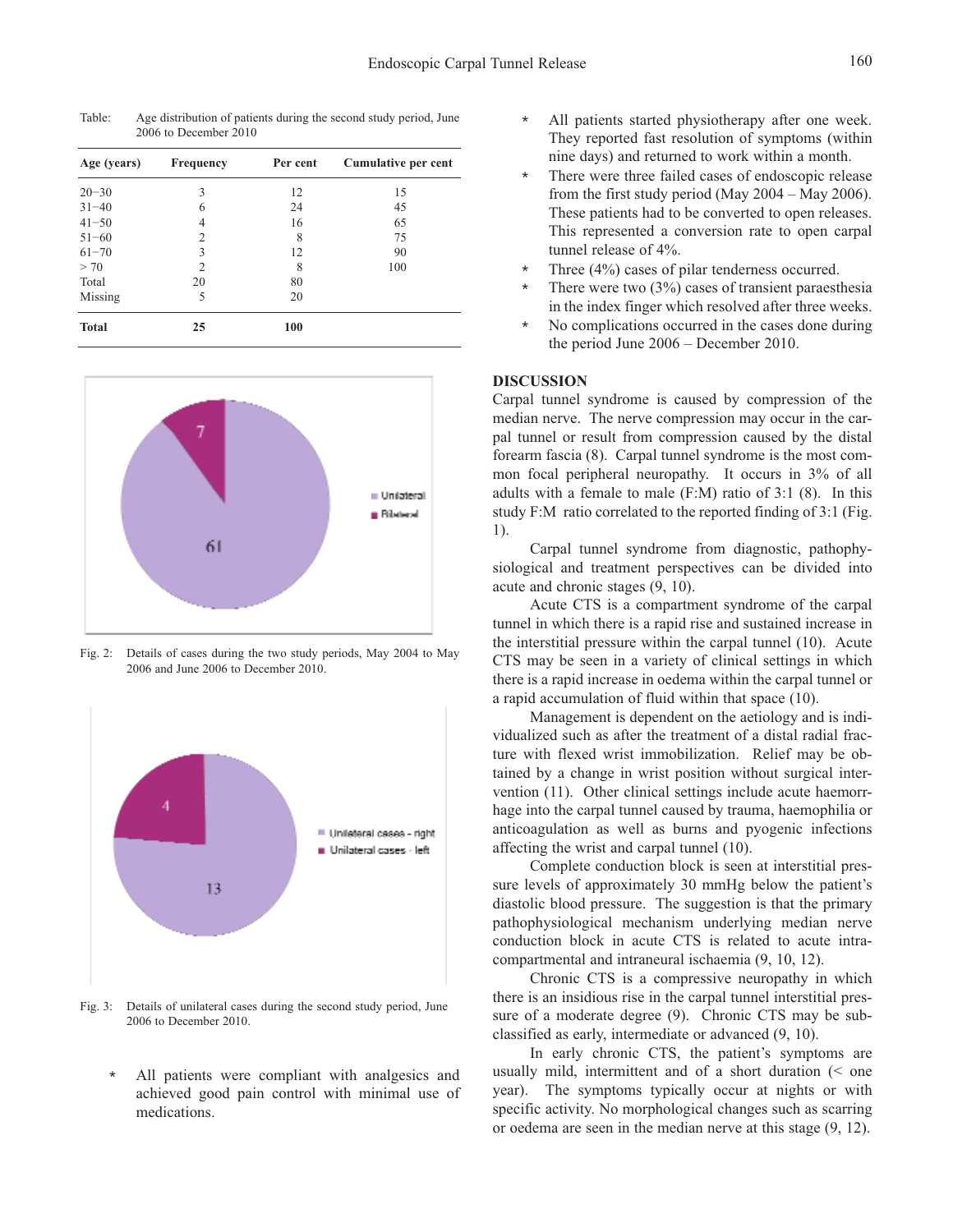In chronic intermediate CTS, numbness and paraesthesia are constant symptoms. There is little or no thenar atrophy in spite of prolonged distal motor latencies  $($  > 5.0 msec). The normal sensory latency for the median nerve at the wrist is 3.0 msec and the normal motor conduction delay is 5.0 msec (13). The median nerve demonstrates chronic changes such as epineural and intrafascicular oedema. These changes are largely reversible after carpal tunnel decompression (10, 12).

In chronic advanced CTS, there are marked sensory changes and there is thenar muscle weakness. Electromyographic studies may demonstrate fibrillation potentials. Chronic pathological changes in the median nerve are present and may include endoneural oedema, intraneural fibrosis, partial demyelination and axonal degeneration. Some of these changes are irreversible (10, 12).

In all stages of chronic CTS, the underlying pathophysiological mechanism is the same. The clinical stages correlate with the magnitude and duration of median nerve compression within the carpal tunnel (10−12, 14,)

In the management of CTS, the diagnosis is made by careful clinical evaluation followed by confirmatory nerve conduction studies. Patients present with pain and paraesthesia. This is worse at night accompanied by the patient repetitively flicking the hand/wrist (thermometer "flick sign"). The individual may complain of incoordination and weakness in the affected hand and this occurs because of loss of fine motor control.

Some of the clinical signs that can be elicited in CTS are as follows:

- \* Tinel's sign positive
- Phalen's sign positive
- \* ↑ 2-point discrimination
- \* Hyperalgesia along palmar aspect of index
- \* Atrophy of thenar muscles
- \* Loss of abduction and opposition of thumb

Nerve conduction study (NCS) is the diagnostic standard for CTS (15). The majority of patients in this study had NCS performed. One patient opted for release on clinical parameters only. He signed the necessary consent allowing this procedure to be performed.

There have been conservative measures that have been described to treat CTS. These include behaviour modification, ergonomics, wrist splinting and steroid use. The use of non-steroidal anti-inflammatory drugs (NSAIDs), diuretics and pyridoxine have also been described (16).

Indications for surgical management of CTS are as follows:

- Failed conservative management
- $\geq$  2 injections of steroids
- \* Severe nerve entrapment as evidenced by thenar atrophy, nerve conduction studies and motor weakness

The surgical option available for treatment has been described under open (classical) and closed ECTR techniques (11). A limited open release has also been described (17, 18).

The standard incision for open release of the carpal tunnel is longitudinal (11, 19). This incision of the transverse carpal ligament is along the ulna border of the ligament to avoid iatrogenic injury to the median nerve and its recurrent branch (4).

Open carpal tunnel releases afford the advantage of exploration of the carpal tunnel and looking for any mass or lesion that might be responsible for the symptoms. Other issues that arise at the time of open carpal tunnel release are exploration of the motor branch of the median nerve, tenosynovectomy and neurolysis (20).

Endoscopic carpal tunnel release can be performed *via* a single portal placed proximally or distally or *via* two ports. This requires the use of an endoscope in the hands of a skilled surgeon. Reports of serious complications such as median nerve laceration have been documented with this method (18, 21, 22). The primary reason for complications in surgical release of the carpal tunnel by this method is the anatomical intricacy of the area and the small incision used.

With this limited exposure, there has to be reliance on topographic landmarks to define the location of important surgical anatomy. Surgeons must maintain a heightened awareness of the anatomical structures at risk, several of which are located at the distal end of the transverse carpal ligament. Allowance has to be given for anatomical variation which is quite frequent in this area (18).

The limited incision techniques (LIT) include a single incision or a two-incision technique. Limited incision techniques involve making smaller incisions to establish limited vision of important structures, such as the superficial palmar arch, before the division of the carpal tunnel (17, 18).

Endoscopic carpal tunnel release has gained increasing acceptance by the medical fraternity and there is an increasing demand by the public for this option in treating CTS. However, the endoscopic challenges are as follows: safe surgery – free from complications; reproducible in the hands of surgeons and capable of coping with most situations.

There is less scarring and pilar tenderness with ECTR (17, 18). Reports also suggest that with ECTR there is more rapid recovery and decreased pain. The results for return of grip or pinch strength are equal when compared with open decompression. The smaller incisions afforded by ECTR allow patients to recover faster (17, 18, 23).

Complication rates are related to experience and skill with the available instrumentation. Brown *et al* in 1993 (5) reported a frequency of 1.7% for nerve injuries. In this study, it was 2.6%. Two patients had transient paraesthesia in the index finger for three weeks as a result of nerve bruising. This spontaneously resolved.

There was less pilar tenderness with ECTR because of the smaller incision when compared with open carpal tunnel releases. In one reported series, 36.5% of patients who had open decompression complained of pilar tenderness when